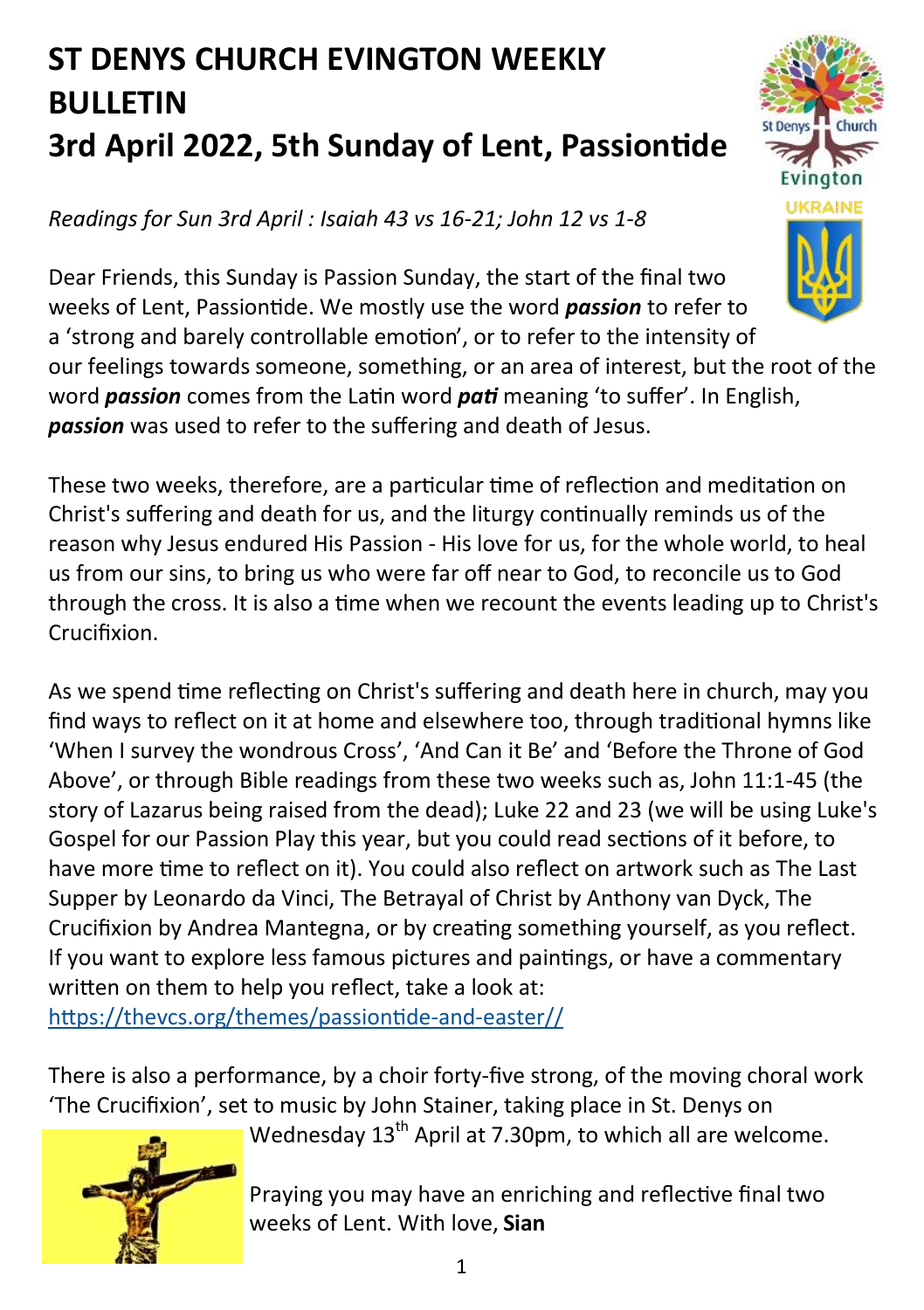## **DIAL-ST-DENYS:** Call **0116 4647540** to hear parts of last Sunday's service. Call **0116 4647740** to hear a **Walk With Wonder**

To join us for the following Zoom service, go to www.zoom.us/join, type in the Meeting ID, and the Password (which can be obtained from Qyan): **Sunday 3rd April, 10am Holy Communion** in church and on Zoom; ID: 820 0369 6332

**Lent Course** 'The Difference Course' 4th session on Sunday 3rd April, 6pm in person in church followed by **Compline** finishing at approximately 7.30pm. **Online Lent Course** 4th session on Thursday 7th April Sian will be leading the same course as above, online. Zoom ID is: 865 7785 1201. Please use the usual password.

**Morning Prayer this week: 9am on Monday and Tuesday, 8.30am on Wednesday and Thursday** in person only. **Thursday Drop in, 7th April until 12pm,** in person, in church: 8.30am prayers, 10am BCP Holy Communion (said), 12noon prayers, with free wifi and refreshments.

**Easter Flowers** If anyone would like to make a contribution towards the purchase of flowers for the Easter displays in church, it would be greatly appreciated. Please place your donations in one of the specially labelled envelopes on the table at the back of

the church. We are also looking for people to help with arranging the flowers, which will take place on Easter Saturday, 16th April. If you would like to help with the flower arrangements, please give your name to the Churchwarden, **Gerry Goode.**

## **HOLY WEEK Dates for your Diary :**

Palm Sunday 10th April, 9.45am, Procession beginning outside the church, Holy Communion & Reading of The Passion Monday 11th, Morning Prayer 9am, Compline 6pm Tuesday 12th, Morning Prayer 9am, Compline 6pm Weds 13th, Morning Prayer, 9am, Performance of The Crucifixion 7.30pm Maundy Thursday 14th, Chrism Eucharist, 11am, St. James the Greater Maundy Thursday 14th, Bring and Share Supper with Communion, 6pm Good Friday 15th, Children's Activity Morning, 10-12noon; The Last Hour, 2pm Easter Day 17th, Dawn Service, 5.15am; Easter Communion 10am; Festal Evensong with the Cathedral Choir, 4pm



The Electoral Roll will be updated before the Annual Parochial Church Meeting on 11th May. If you are already on the roll you DO NOT need to enrol again. If you are a new church member and would like more

information or an application form, please speak to **Elizabeth Rudge**. Thank you.



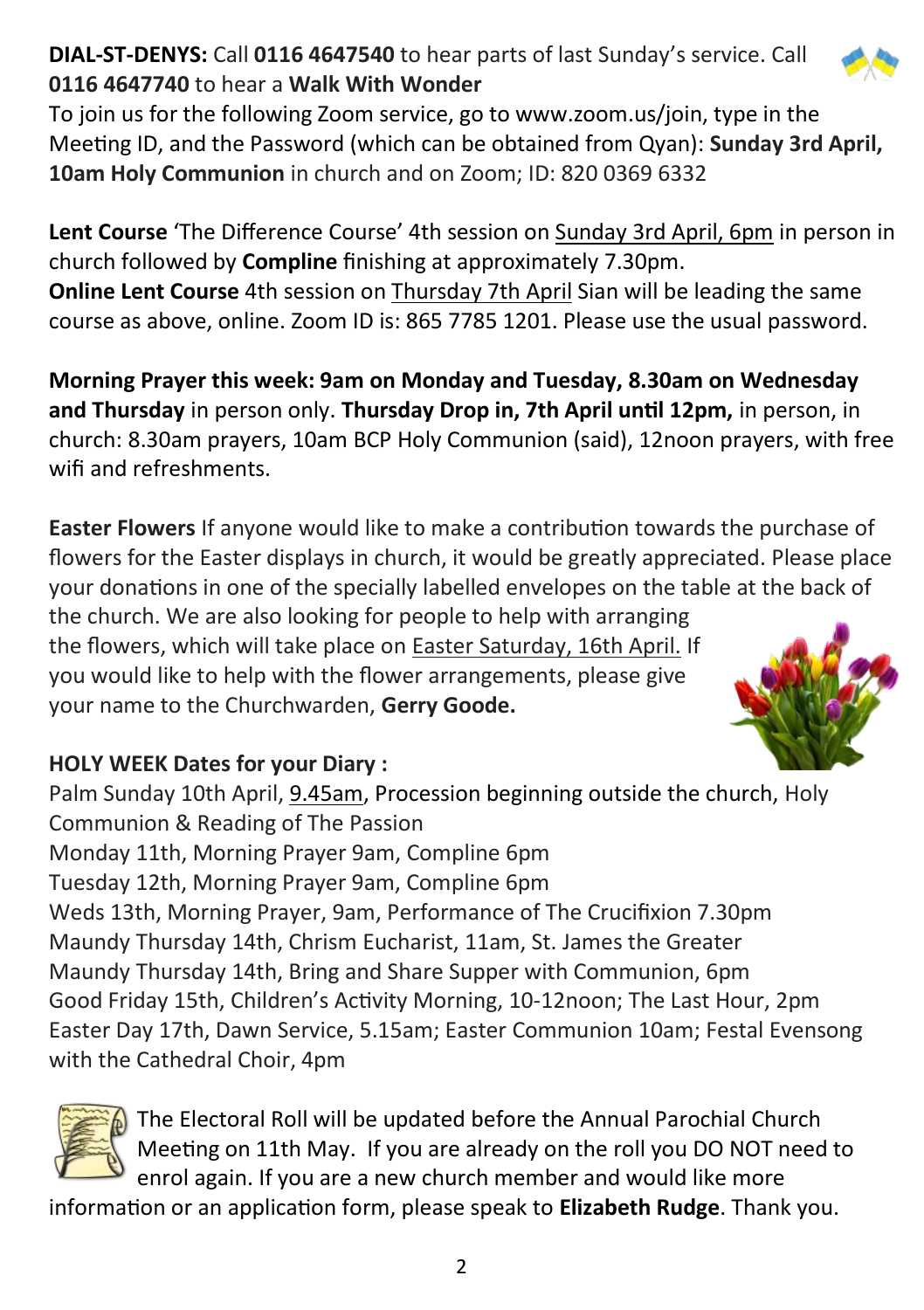## **Poem: Man does not live by bread alone – by Kirby Page,** *sent in by Revd Anthony, chosen for the funeral service of Mary Powell held last Friday.*

Man does not live by bread alone, but by beauty and harmony, truth and goodness, work and recreation, affection and friendship, aspiration and worship.

Not by bread alone, but by the splendour of the firmament at night, the glory of the heavens at dawn, the blending of colours at sunset, the loveliness of magnolia trees, the magnificence of mountains.

Not by bread alone, but by the majesty of ocean breakers, the shimmer of moonlight on a calm lake, the flashing silver of a mountain torrent, the exquisite patterns of snow crystals, the creations of artists.

Not by bread alone, but by the sweet song of a mockingbird, the rustle of the wind in the trees, the magic of a violin, the sublimity of a softly lighted cathedral.

Not by bread alone, but by the fragrance of roses, the scent of orange blossoms, the smell of new mown hay, the clasp of a friend's hand, the tenderness of a mother's kiss.

Not by bread alone, but by the lyrics of poets, the wisdom of sages, the holiness of saints, the biographies of great souls.

Not by bread alone, but by comradeship and high adventure, seeking and finding, serving and sharing, loving and being loved.

Not by bread alone, but by being faithful in prayer, responding to the guidance of the Holy Spirit, finding and doing the loving will of God, now and eternally.



**Platinum Jubilee Planning** A further OPEN MEETING will be held in church after the 10am service this Sunday 3<sup>rd</sup> April. Come along, find out what is happening and how you can help.

**Service Pattern** Following Monday's PCC meeting, there will be an announcement this Sunday about significant changes to our worship after Easter.

**Thursdays over Easter** Please note that church will not be open on Thursday 14<sup>th</sup> April or Thursday 21<sup>st</sup> April. On Thursday  $14<sup>th</sup>$  which is Maundy Thursday you are welcome to join the clergy at St James the Greater for the annual diocesan chrism eucharist at 11am.

**Neighbourhood Patches** The next art workshop will be using appliqué techniques with a variety of fabrics to create patches for the Faith and Friendship Tent. Come and learn new skills at the same time as making new friends of different faiths and cultures. The session will run from 10am to 1pm on Saturday 9<sup>th</sup> April in the Parish Centre. Places are limited so to book, contact Anthony.

*Please continue to pray for the people of Ukraine in their terrible suffering.*